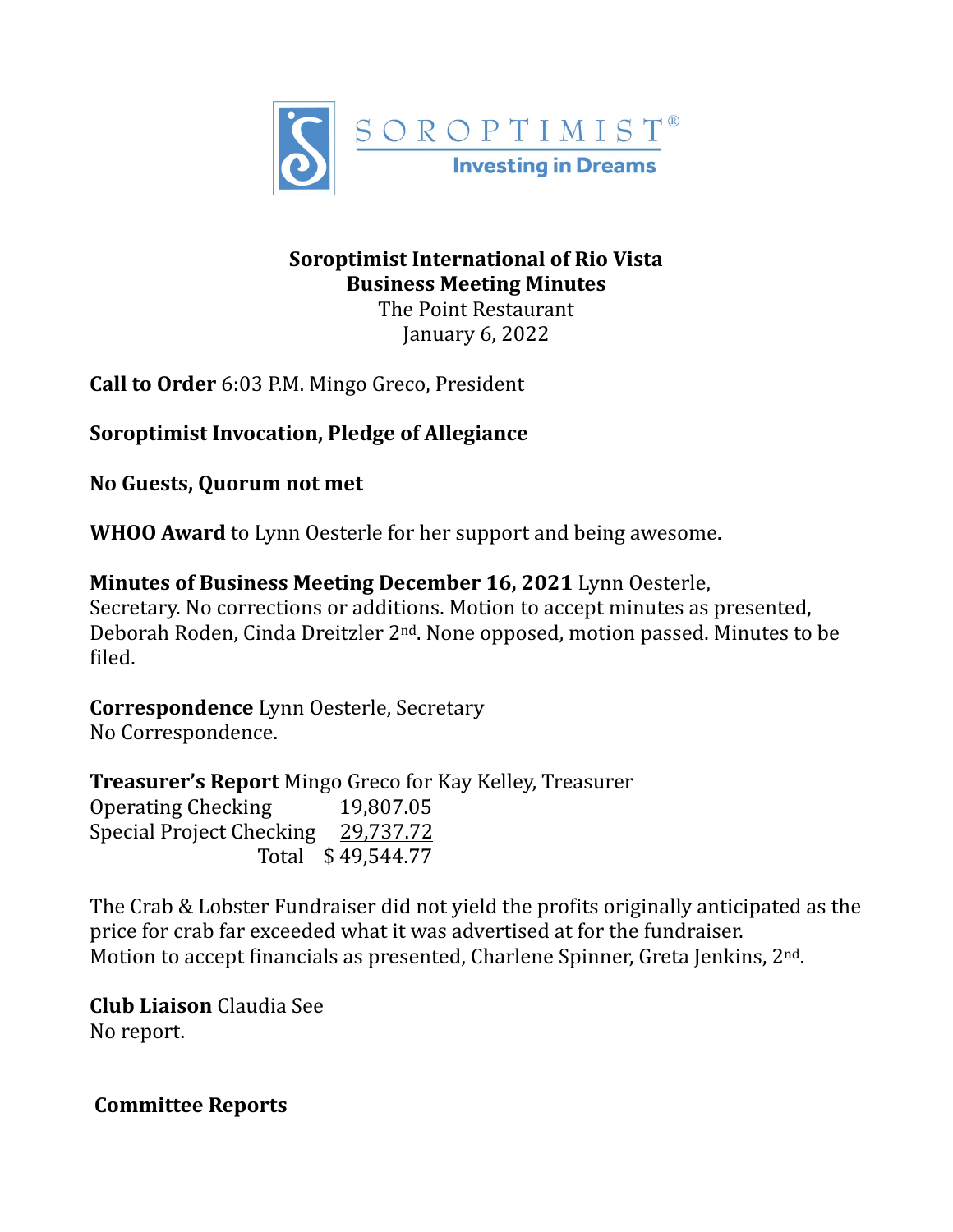# **Women's Rights-Evelyn Nodal for Jean Santry**

No applications were received for the Live Your Dream Award. Committee is looking into funding an applicant from another club within our district. There will be a 2022 Human Trafficking Seminar. More information to follow. The committee will be seeking donations for Survival Bags that will be put together in the Spring. Additional information will be presented at a later date.

- **Publicity-Claudia See for Susan Whitesell** No report but a reminder to all members to take pictures of all Soroptimist activities as they are needed for articles in the paper, social media and for the year end scrapbook. It was brought to the club's attention that we have been remiss at posting to Facebook and Instagram.
- Fundraising- No one present to give a report Given that the Crab & Lobster Fundraiser was not as successful as hoped, the topic of online Bingo was brought up as a possibility for a fundraiser at some future time. Perhaps next year.

#### • Membership - Co-chair Lupe Finch

Induction of Cindy Tilton. Former Soroptimist member Vera Sunada will be inducted at the February 3, 2022 business meeting. Because of the low turnout of members, the raffle that was scheduled to take place has been postponed to the next business meeting. Soroptimist 101 Seminar is scheduled for Thursday, January 13 at the home of Lupe Finch, 331 Desert Forest Court in Trilogy. The meet and greet will start at 5:00 P.M. There will be a light dinner and drinks served. All attendees must be vaccinated. R.S.V.P. to Charlene Spinner at (707) 378-2656 or spinsbabe@aol.com. She will have your name at the Trilogy gate if you are from outside of Trilogy. The Tea Party is scheduled for Saturday, February 5 from 11:00 A.M. to 1:00 P.M. at The Hidden Tea Room, 310 N. California Street, Lodi, CA. The cost is \$30. Reservations to Lupe Finch A.S.A.P. The Cookie Decorating Class taught by Andrea Scheib is being scheduled near Easter. The cost will be \$65 and Lupe Finch needs to hear from any interested parties so that the date can be confirmed and a venue established if enough are interested.

#### **Education-** Sybil Miller for Carolyn Azbell

A date for Dream It Be It has yet to be confirmed. The next S Club meeting is scheduled for Tuesday, January 18 from 11:20-12 noon in the Media Room at the High School. The committee is looking for help in providing sandwiches for future meetings. Monetary donations toward providing sandwiches are much appreciated. All Soroptimist members are encouraged to attend. S Club